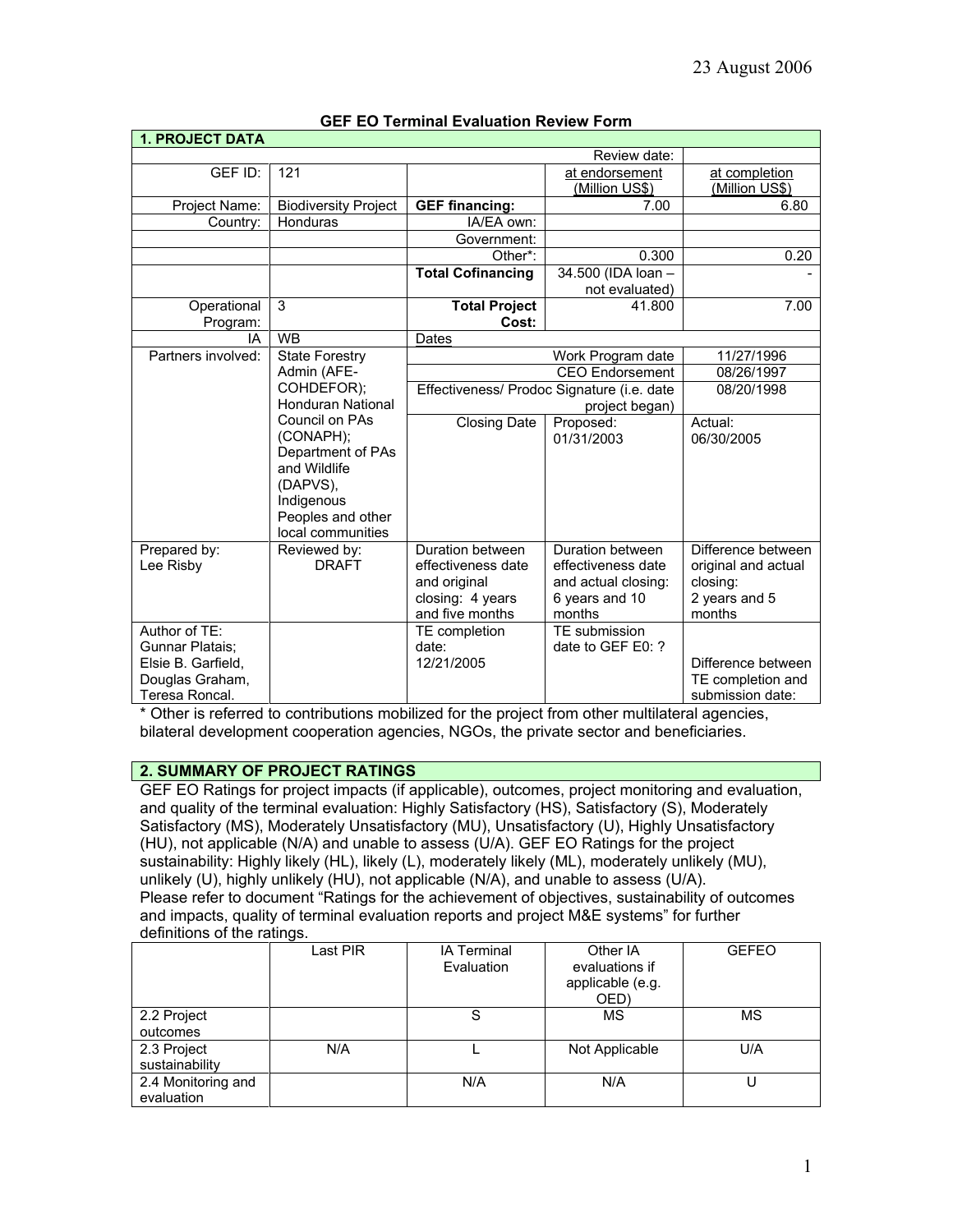| 2.5 Quality of the                                                                                          | N/A | N/A |  | MU |
|-------------------------------------------------------------------------------------------------------------|-----|-----|--|----|
| evaluation report                                                                                           |     |     |  |    |
| Should this terminal evaluation report be considered a good practice? No Why? Statements made               |     |     |  |    |
| in the ICR that lack evidential substantiation (see 3.2 below).                                             |     |     |  |    |
| Is there a follow up issue mentioned in the TE such as corruption, reallocation of GEF funds,               |     |     |  |    |
| etc.? There was some mis-allocation of funds and corruption in some of the government partner institutions. |     |     |  |    |
| However this has already been addressed.                                                                    |     |     |  |    |

# **3. PROJECT OBJECTIVES, EXPECTED AND ACTUAL OUTCOMES**

### **3.1 Project Objectives**

What are the Global Environmental Objectives?

The overall objective of the Biodiversity in Priority Areas Project (PROBAP) is to contribute to the integrity of the Honduran section of the Mesoamerican Biological Corridor (MBC) through better conservation of biodiversity in core areas and more sustainable use of biodiversity in the corridor buffer zones. This will be achieved by (a) improved institutional capacity for parks management nationally; (b) better and more participatory protection of selected protected areas (PAs); (c) Support for more benign natural resource management activities in the buffer zone; (d) strengthening of national biological monitoring capacity.

1. Strengthen the Department of Protected Areas and Wildlife (DAPVS) and Local Capacity for PA Management (US\$ 2.6 million at appraisal; US\$3.8 million actual). This component will (A) Strengthen DAPVS at the national level but primarily at the field office and PA levels; (B) Build local capacity for PA management through training and workshops for NGOs, local government, members of the regional protected areas management committees (CORAPs), and members of the local PA management committees (COLAPs); and (C) Provide coordination support for project implementation.

2. Manage globally important protected areas (PA): (US\$ 4.6 million at appraisal; US \$2.3million actual) through (A) management plans for priority PAs; (B) demarcation of core and buffer zones of priority PAs, with complementary delimitation of lands with indigenous property claims; (C) construction of a visitors' center in the Atlantic zone; (D) recruitment of personnel to manage select PAs; (E) construction of park guard facilities in some PA, including the acquisition and utilization of goods required for the operation of the facilities.

3. Improve natural resource management in buffer zones: (US\$ 1.9 million at appraisal; US\$1.5 million actual): Finance buffer zone investments identified during the preparation of the protected areas management plans in the La Mosquitia region. Recipients were groups of individuals within the communities in the buffer zones of the protected areas.

4. Biological monitoring (US\$ 0.3 million at appraisal; US\$0.4million actual):This component supported the establishment of a monitoring system to determine major changes in the status of biodiversity in the Honduran portion of the MBC.

### **Any changes during implementation?** No

• **What are the Development Objectives?** 

Same as above

### **Any changes during implementation?** No

- **3.2 Outcomes and Impacts**
	- **What were the major project outcomes and impacts as described in the TE?** (text below taken from IEG ICR Review)

A) **Improved institutional capacity for parks management nationally** (**Negligible)**. The ICR rated institutional development as modest and the ICR text indicates that the project's support to strengthening DAVPS as well as local capacity for PA management was Moderately Unsatisfactory. The project did provide for training for 866 persons from NGOs, DAPVS and other institutions, however there is no analysis in the ICR as to the outcome of that training as it pertains to strengthened institutional capacity to better manage PAs of global importance.

(B) **Better and more participatory protection of selected protected areas. (Substantial).** Comments provided by the region discuss the development of co-management policies, although this is still being discussed in congress. Nevertheless, this PROBAP initiative, seemingly owned by DAVPS, provides some evidence that the network of NGOs and local community organizations supported by PROBAP will be better equipped to co-manage the twelve PAs. The ICR reported mostly outputs such as the fact that the project established the Patuca National Park and Tawahka Indigenous Reserve (the second and third largest PAs in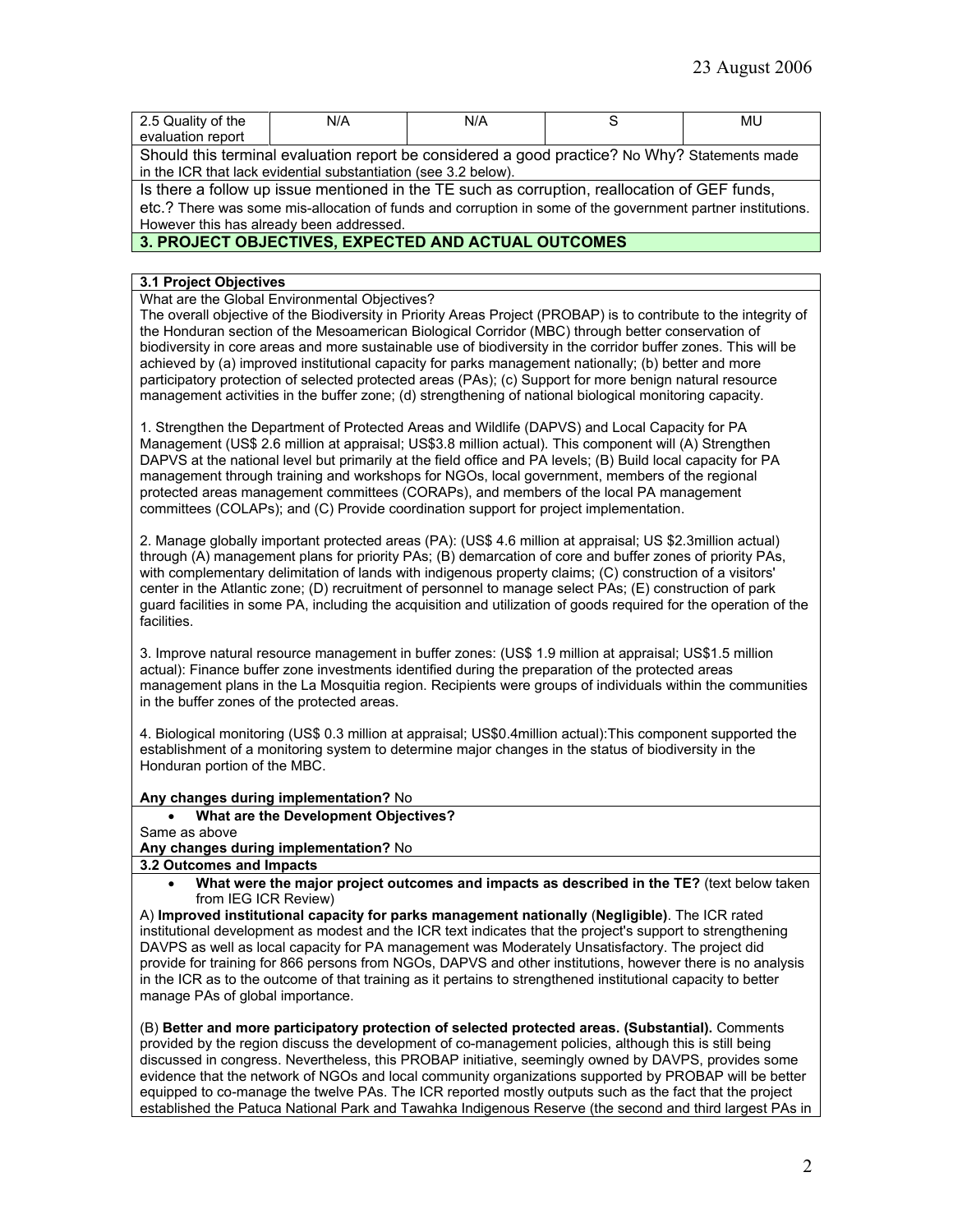the country); construction of three visitors' centers, an environmental training center, and seven knowledge centers (although one visitor center collapsed during a tropical storm in late 2005 due to a failure to complete physical works). The ICR mentions that new organizations emerged in Olancho and La Mosquitia and that there were strengthened under the project, however the ICR does not indicate how these organizations were strengthened or more importantly, how these organizations are directly contributing to better management of protected areas. For example, the ICR indicates that while the management of a number of protected areas is being led by NGOs, not all areas received the funding necessary to follow through with established management plans. Most importantly, the ICR acknowledges that the sustainability of the management of protected areas of globally significant importance hinges on the approval and implementation of the Protected Areas Fund which would generate sufficient resources to cover expenses, including recurrent costs. The Fund had been created but was not yet operational at project closure. Followup on the Fund will continue under several Bank-financed natural resource management projects beyond the life of this GEF-financed project.

(C) **Support for more benign natural resource management activities in the buffer zone** (**Substantial).**  Comments submitted by the region provide more specificity about some of the activities that contributed to the substantial achievement of this objective. For example, co-management training, the transformation of hunters into park rangers, or guides, the production of certified iguanas, certified SFM products, as well as NTFPs such as osier (however the comments did not provide any detail as to whether small enterprise groups were producing and marketing osier products -- such as baskets). Originally, this review referenced the fact provided by the ICR that 115 rural communities located in highly disadvantaged zones benefited from 34 subprojects totaling US\$1.2 million.

While the above mentioned examples are appreciated, a more accurate accounting of scale and level of benefits would have been helpful to understand how the subprojects resulted in "more benign use"? This review also pointed to the fact that twelve grassroots organizations benefited from a process of institutional strengthening and that as a result of this process, eight organizations have legal status(four others are pending). Also that these organizations have their own strategic plan for community development and are improving their ability to manage resources. The ICR does not state how these organizations are "improving their ability to manage resources." The subprojects may have helped create social capital, promote strategic alliances, and create new structures in the zone, but again there is missing analysis of how the benefits of these subprojects contributed to the overall objective.

D) **Strengthening of national biological monitoring capacity. (Modest).** A monitoring system designed by PROBAP has been accepted by DAPVS and is being carried out in 19 of the 38 priority protected areas. AFE-COHDEFOR officially approved the creation of a Monitoring Unit within DAVPS. Computer database established with app. 100 entries on PAs; data collection and partial analysis accompanied by 37 reconnaissance overflights and 15 land trips; 32 organizations involved in exercises; 104 resource wardens trained in biological monitoring activities. However, despite the importance of park rangers as the principal driving force in the field behind this activity, nearly all of their contracts were not renewed at the end of the project (ICR p. 10). This reduced or eliminated field monitoring capacity. The project was not able to consolidate the monitoring component despite having executed tasks as outlined in the project document. The satellite images were purchased but were not used to create the monitoring baseline. Information generated was to have been placed on the website for public use but this did not occur. In summary, despite some successes, the project did not leave a functional and sustainable biological monitoring system to the country.

### **4. GEF EO ASSESSMENT**

### **4.1 Outcomes 12/3 = 4**

### **A Relevance Rating: MS**

• **In retrospect, were the project's outcomes consistent with the focal areas/operational program strategies? Explain**

The projects outcomes were consistent with the GEF biodiversity focal area SP1 with the emphasis on building institutional capacity for management of the PA estate in Honduras, support for local communities and indigenous peoples to improve natural resource maangement. Although the overall outcome was less than expected which was largely due to factors beyond the projects control (see B)

### **B Effectiveness** Rating: MS

• **Are the project outcomes as described in the TE commensurable with the expected outcomes (as described in the project document) and the problems the project was intended to address (i.e. original or modified project objectives)?** 

The project outcomes are less than commensurable with the expected outcomes although they do still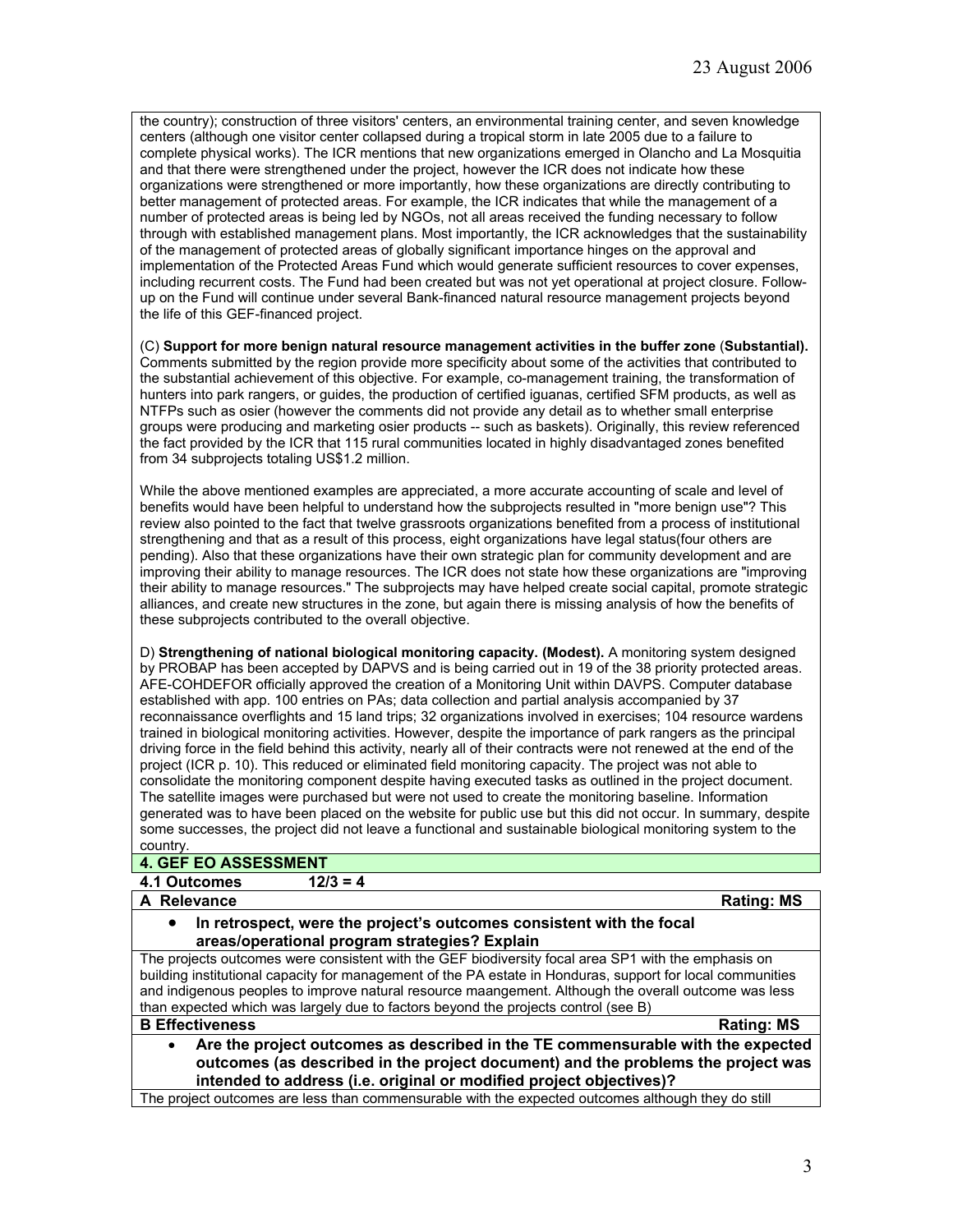contribute to addressing original problems that justified the intervention (see 3.2 above). The performance of the project was less than expected mainly because of the impact of Hurricane Mitch in 1998 which severely impacted Honduras and reduced government support for biodiversity (due to increased needs in other areas) and then in 2001 by Tropical Storm Michelle. Furthermore, these issues were compounded by the inability of the government partner – COHDEFOR to provide support to the project due to changes in personal and general institutional instability. At the end of the project US\$0.205 million of the GEF grant was cancelled because of lack of government capacity to utilize it effectively – unfortunately the money was supposed to be used to improve PA infrastructure. At the end of the project COHDEFOR faced crisis due to corruption and violence that broke out between conservation groups and the timber industry. Congress is presently discussing the proposed Forest and PA and Wildlife Law, which would eliminate COHDEFOR and DAPVS, while creating a cabinet level Min of Forestry and PAs with two main departments, one for forests and one for PAs. This proposed law remains under discussion.

### **C Efficiency (cost-effectiveness) Rating: MS**

• **Include an assessment of outcomes and impacts in relation to inputs, costs, and implementation times based on the following questions: Was the project cost – effective? How does the cost-time Vs. outcomes compare to other similar projects? Was the project implementation delayed due to any bureaucratic, administrative or political problems and did that affect cost-effectiveness?**

Efficiency was impaired since the closing date of the Project was extended by 2.5 years due mainly to natural disasters, institutional instability and lack of follow-through by COHDEFOR, the main counterpart agency. Changes in government, with the consequent replacement of most civil servants within AFE-COHDEFOR, contributed to implementation problems. Second, the Government did not provide the required counterpart funding. AFE COHDEFOR also faced a crisis in 2004 stemming from corruption and violence that broke out as a result of confrontation between conservation groups and the timber industry. In the early years, there were also project management problems: A special 2000–2001 audit found several ineligible expenses. These were eventually resolved by replacing the project coordinator and restructuring the Project Implementation Unit (PIU) (see IEG ICR review).

### **Impacts**

• **Has the project achieved impacts or is it likely that outcomes will lead to the expected impacts?** Some of the projects outcomes in terms of engaging with local communities and indigenous peoples in the buffer zone areas seem to have the potential to change behavior over the longer term (= impact). However the lack of data in the ICR makes it difficult to accurately project the impact of the project

**4.2 Likelihood of sustainability.** Using the following sustainability criteria, include an assessment of **risks** to sustainability of project outcomes and impacts based on the information presented in the TE.

| A Financial resources                                                                                    |                                                                                                              | Rating: U/A                                                                                             |  |
|----------------------------------------------------------------------------------------------------------|--------------------------------------------------------------------------------------------------------------|---------------------------------------------------------------------------------------------------------|--|
|                                                                                                          | A PA fund was due to become operation in June 2006. Hence, it is too early to judge if this will result in   |                                                                                                         |  |
| financial sustainability or not.                                                                         |                                                                                                              |                                                                                                         |  |
| Socio political<br>в                                                                                     |                                                                                                              | <b>Rating: U/A</b>                                                                                      |  |
|                                                                                                          | Although the project laid foundations for socio-political sustainability through decentralization of         |                                                                                                         |  |
|                                                                                                          |                                                                                                              | management of the PA estate, and building some capacity of local community and indigenous organizations |  |
|                                                                                                          | these are only 'foundations'. The ICR provides little concrete evidence to substantiate the 'likely' rating. |                                                                                                         |  |
| С                                                                                                        | Institutional framework and governance                                                                       | <b>Rating: U/A</b>                                                                                      |  |
|                                                                                                          | The project made some progress in this area through support to DAPVS and community organizations.            |                                                                                                         |  |
| However, the situation at project end, with policy (e.g., forestry law) changes still being discussed by |                                                                                                              |                                                                                                         |  |
| government and uncertain institutional sustainability make it difficult to rate future sustainability.   |                                                                                                              |                                                                                                         |  |
| Ecological (for example, for coffee production projects, reforestation for carbon<br>D                   |                                                                                                              |                                                                                                         |  |
| sequestration under OP12, etc.)                                                                          |                                                                                                              | Rating: U/A                                                                                             |  |
|                                                                                                          | It is not possible to rate this given lack of detailed information in the ICR.                               |                                                                                                         |  |

Provide only ratings for the sustainability of outcomes based on the information in the TE:

| A | <b>Financial resources</b>                         | Rating: U/A |
|---|----------------------------------------------------|-------------|
| в | Socio political                                    | Rating: U/A |
| C | Institutional framework and governance Rating: U/A |             |
| D | <b>Environmental</b>                               | Rating: U/A |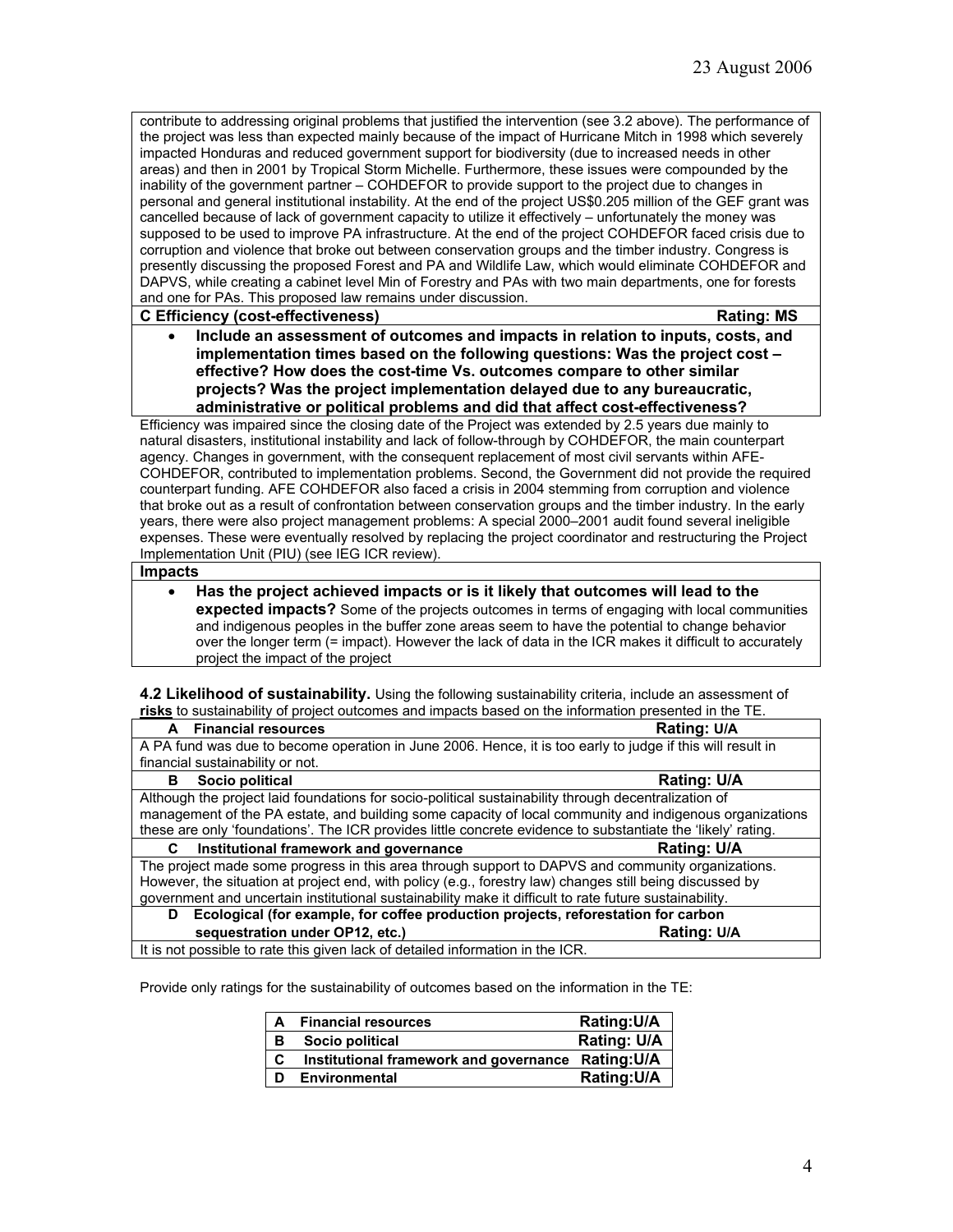# **4.3 Catalytic role**

# **1. Production of a public good -** U/A

**2. Demonstration -** The project demonstrated some biodiversity friendly activities in the buffer zones but information on the precise aspects of these activities is not provided in the ICR **3. Replication** – U/A

**4. Scaling up** – U/A

### **4.4 Assessment of the project's monitoring and evaluation system based on the information in the TE / Overall 6 / 3 = 2**

**A. In retrospection, was the M&E plan at entry practicable and sufficient? (Sufficient and practical indicators were identified, timely baseline, targets were created, effective use of data collection, analysis systems including studies and reports, and practical organization and logistics in terms of what, who, when for the M&E activities) Rating: U**

Annex 1 of the PAD appears more rigorous than the log frame developed for the ICR, however both lack measurable outcome indicators. The ICR's log frame could be strengthened by including an analysis of outcomes: most of the results reported are outputs such as management plans, demarcated territory, infrastructure construction, "carrying out" of sub-projects", and number of personnel trained. The ICR logframe currently has only one measurable outcome indicator.

**B. Did the project M&E system operate throughout the project? How was M&E information used during the project? Did it allow for tracking of progress towards projects objectives? Rating: U**

Many of the project's investments and interventions were decentralized and executed by NGOs and grassroots organizations, however an M&E system is lacking that monitors and reports the outputs and short to medium term outcomes of the subprojects as they relate to the objectives of the project as a whole.

**C. Was M&E sufficiently budgeted and was there existing capacity or was this capacity built to implement the M&E plan?** 

The ICR acknowledges the need for greater NGO monitoring efforts, particularly in relation to the unstable funding situation surrounding the resource wardens. The project was not able to consolidate the monitoring component despite having executed tasks as outlined in the project document. The satellite images were purchased but were not used to create the monitoring baseline. Information generated was to have been placed on the website for public use but this did not occur. In summary, despite some successes, the project did not leave a functional and sustainable biological monitoring system to the country.

**Can the project M&E system be considered a good practice? No**

### **4.5 Lessons**

Project lessons as described in the TE

### **What lessons mentioned in the TE that can be considered a good practice or approaches to avoid and could have application for other GEF projects?**

Coordinate conservation activities with land management projects. GEF operations demonstrate increased effectiveness when they are tightly coordinated with implementation mechanisms established by and for the underlying investment (Bank or other IA). The ICR reveals that PROBAP enjoyed a more productive period (1998-2001)when PAAR was engaged with policy dialogue with GOH and PROBAP was hence able to deal with the "practical issues of biodiversity conservation and NRM in the field (ICR. p. 15)."

The involvement of local communities in the planning and implementation of sustainable resource management and biodiversity protection is important for the development of strategic protected area management plans in accordance with local needs, however NGO capacity/authority to implement these plans is lacking. Management plans will also require long term attention to ensuring full participation for adaptive management, evaluation, and updating.

While partnership with NGOs and grassroots organizations is fundamental, a well structured and adequately supported national public institution is necessary to support civil society reform for more effective policy and regulations related to protected areas [fund], land rights of indigenous peoples located in protected areas.

Projects that are co-managed require an articulation of clear written responsibilities in the project assessment document to ensure clear reporting, accounting and oversight.